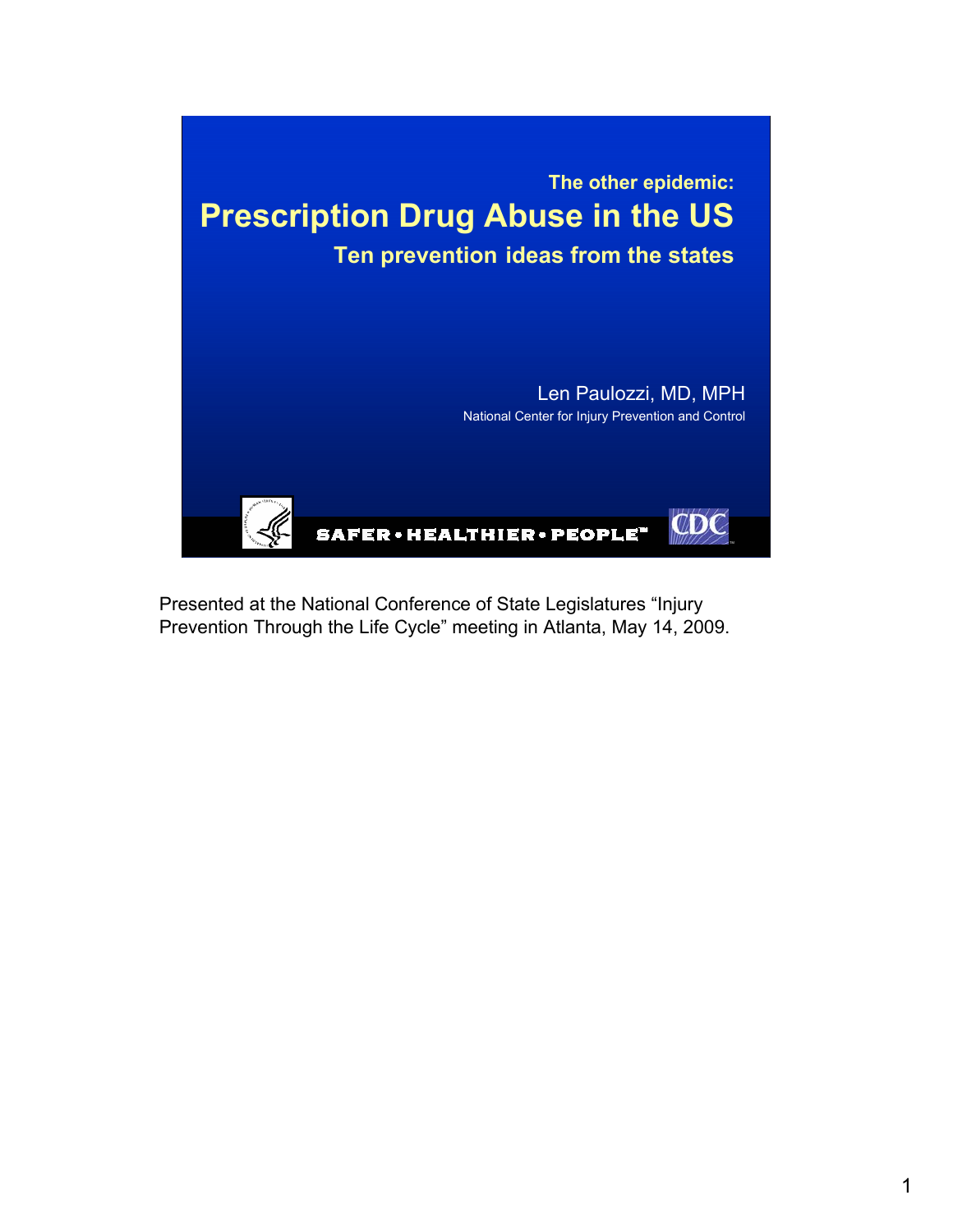

Unintentional drug overdose rates in the United States have risen since the 1970s. The sharpest increases have occurred since 1999. Most of this most recent increase is traceable to increasing involvement of prescription drugs, principally the narcotic painkillers, whose technical name is "opioid analgesic." Drugs in this group include oxycodone, hydrocodone, morphine, fentanyl, methadone, and others.

Rates are crude rates per 100,000 persons. Source is National Vital Statistics System (NVSS).

1970-78 is ICD 8 codes E850-859, (unint. pois. by drugs), as reported in Samkoff, AJPH 1982;72:1251

1979-98 is ICD 9 codes E850-858, (unint pois. by drugs), source is **WONDER** 

1999-2006 is ICD 10 codes X40-44, (unint. pois by drugs), source is **WONDER**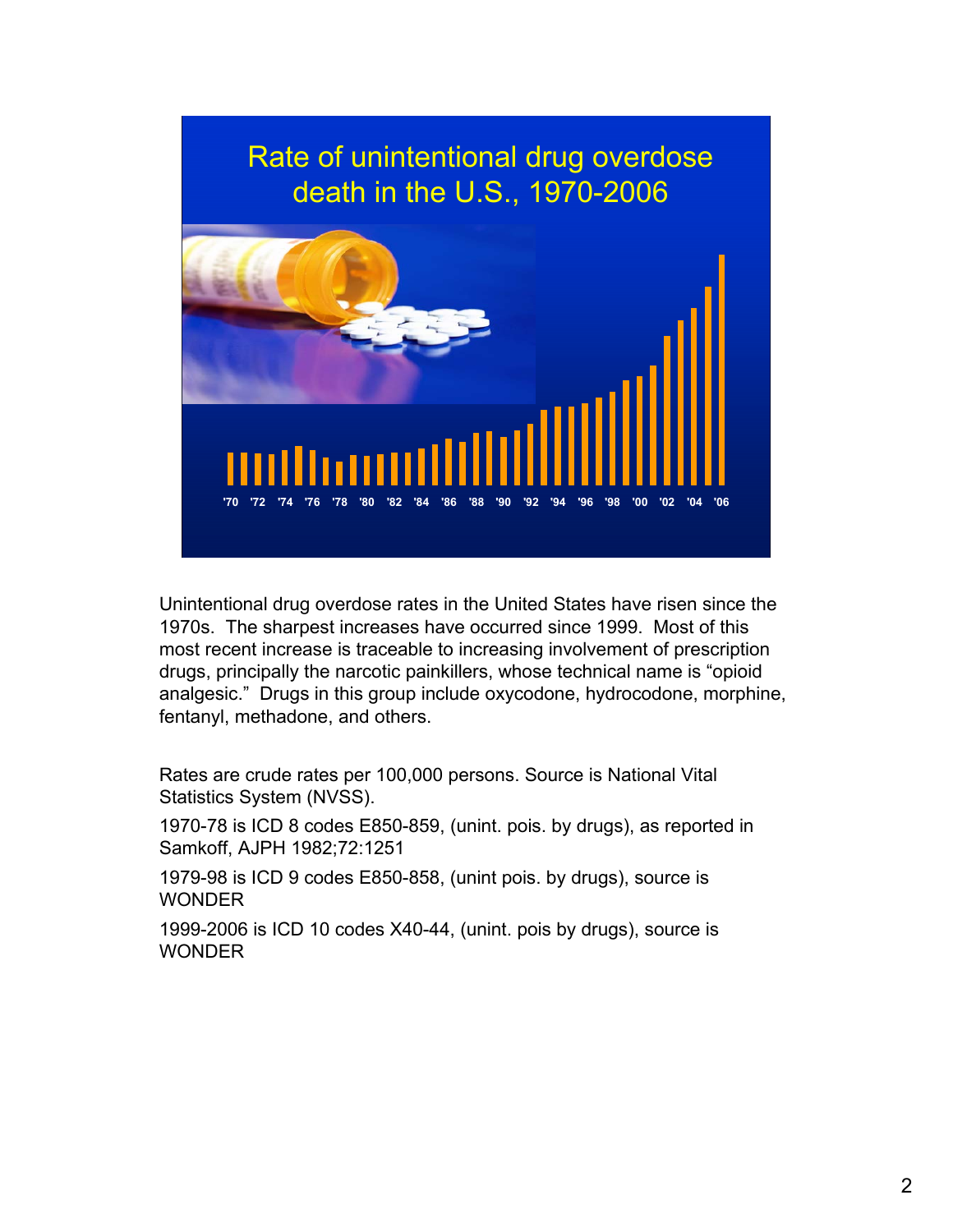

You can track drug overdose deaths, not including those determined to be suicides, using information from national death certificates. This map shows age-adjusted rates by states for drug overdoses. There are clusters of high rates in Appalachia and in the Southwest.

Source: WONDER underlying cause mortality files, age-adjusted rates. Deaths whose underlying cause was coded to unintentional (X40-44) or undetermined intent (Y10-14) drug poisoning. Latest national data available as of 5/09.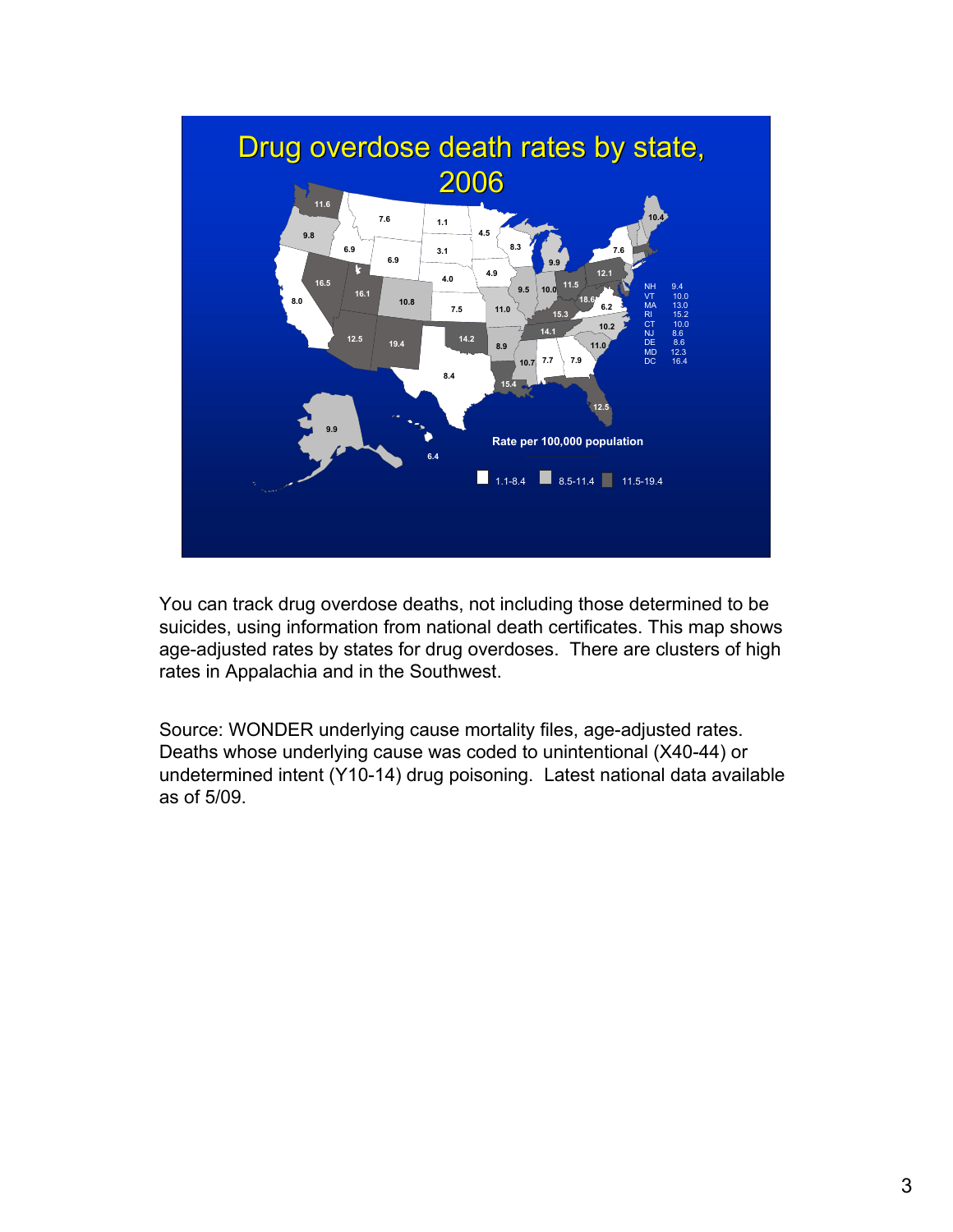

This demonstrates a little appreciated fact: by 2005, more drug overdose death certificated cited prescription opioid analgesics than cited cocaine or heroin combined.

In addition to the change from street drugs to script drugs, the typical drug user has changed. The typical drug abuser today is more likely to resemble Dr. House, the middle-aged, white male character on a TV show of that name who is addicted to a prescription opioid, Vicodin.

Source: National Vital Statistics System, multiple cause of death dataset.

Totals add to more than total deaths because more than one drug may be listed per death.

Opioid analgesic is ICD10 codes T40.2-T40.4.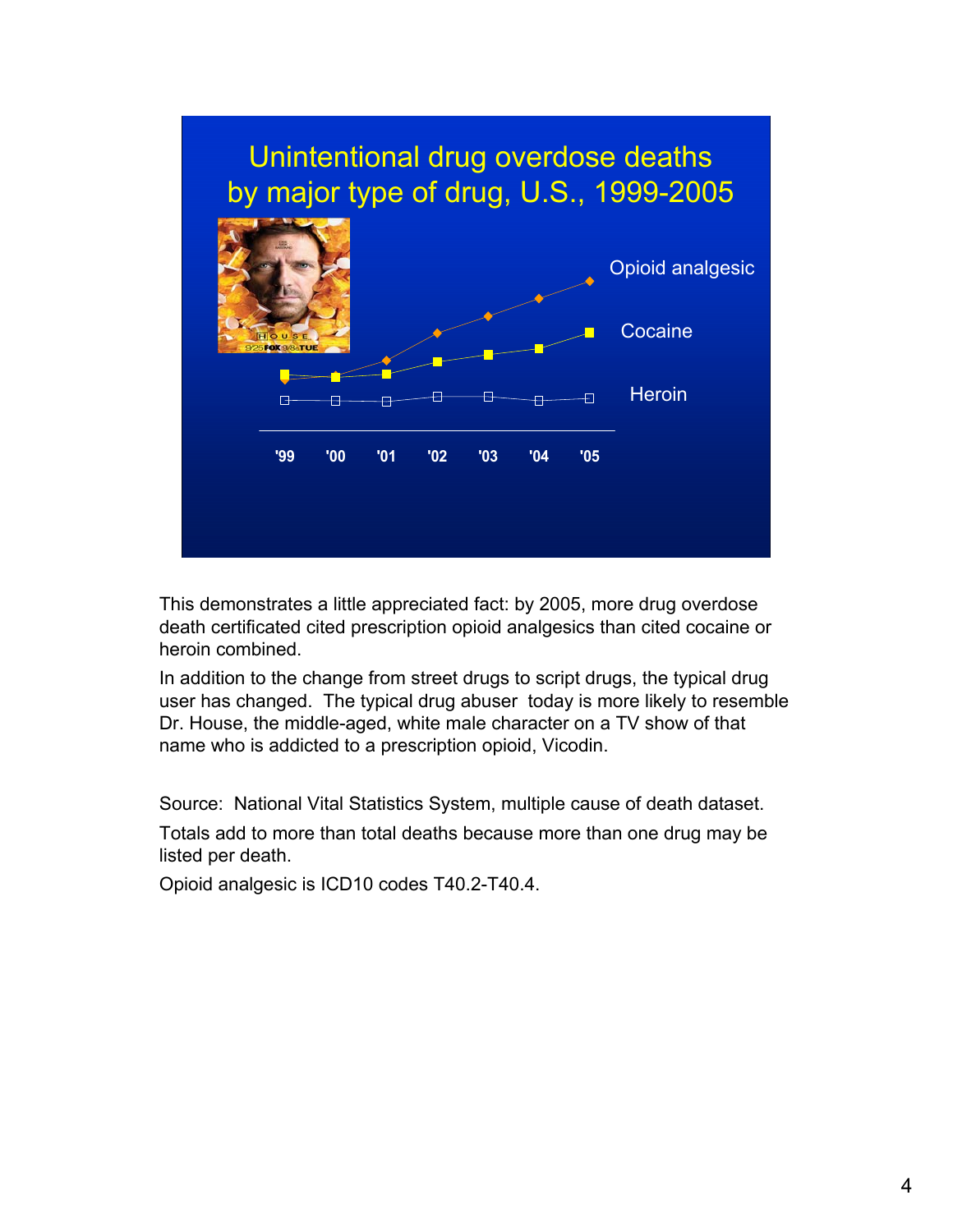# State government responses have been described in reports



**Prescription Drug Overdose:** State Health Agencies

Respond<br>Trends Alert: Prescription Drug **Diversion** 

Given that this problem has been growing since the 1990s, states have already made a number of policy responses, which have been summarized previously. CDC ourselves worked with the Association of State and Territorial Health Officials to put out a report in 2008.

We interviewed 9 state health officers or their designees and asked them what they were doing about the problem. The most common answers were "task forces" and "prescription drug monitoring programs."

This report is available at: http://www.astho.org/pubs/RXReport\_web.pdf.

The Council of State Governments also published a "Trends Alert" in April, 2004 entitled: Prescription Drug Diversion. This report covers prescription monitoring programs, physician education, and theft and fraud controls.

It is available at:

http://www.csg.org/pubs/Documents/TA0404DrugDiversion.pdf.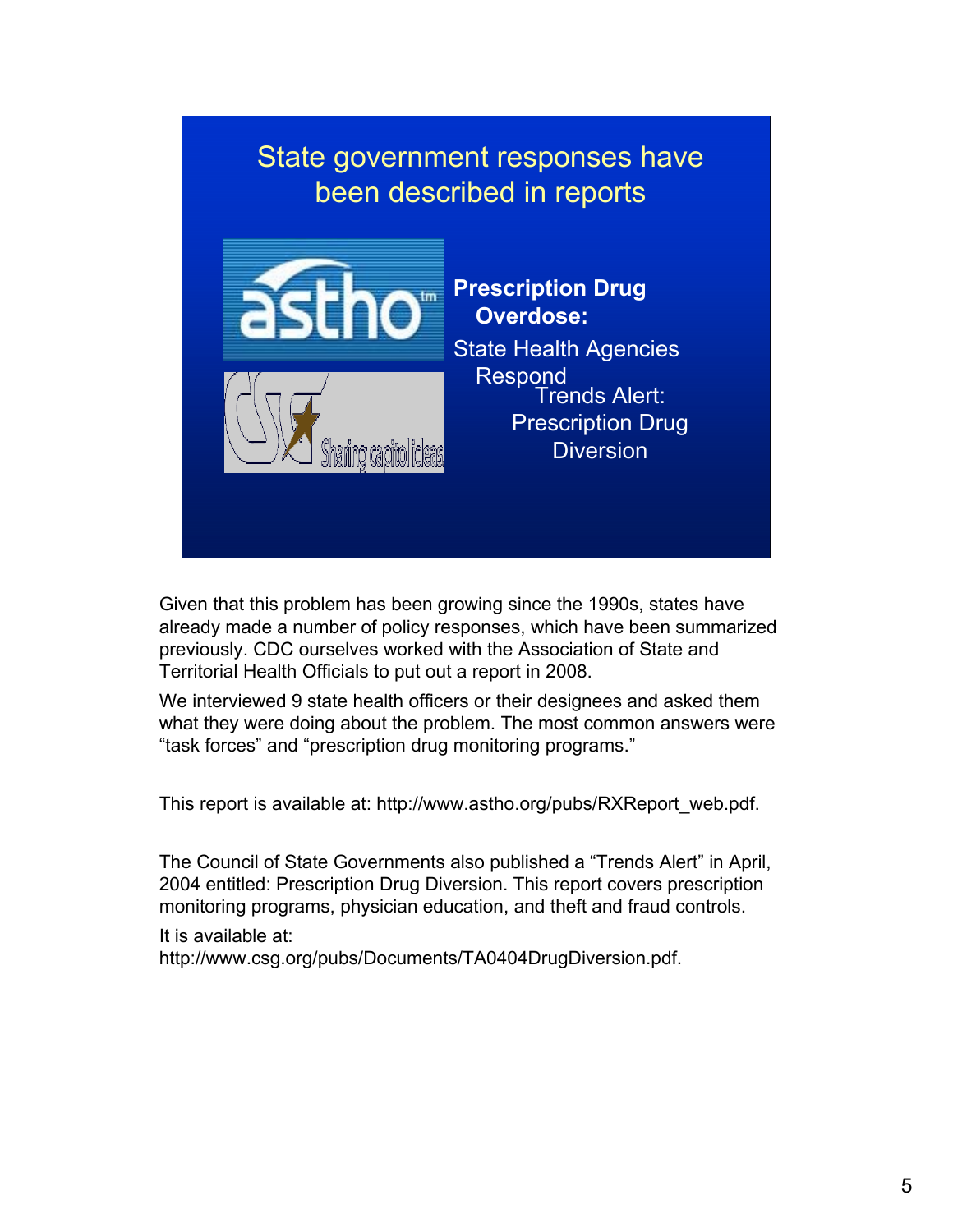

Turning to the first idea from the states, mentioned by both reports, prescription drug monitoring programs. Such programs have been around since the 1940s, but have recently multiplied with financial support from the Dept of Justice.

Program: PDMPs collect details on prescriptions for abuseable drugs electronically from all pharmacies in a state.

Prevalence: 38 enacted; 32 operational; 5 with pending legislation; 8 have no legislation pending (as of 2/09) Source:

http://www.namsdl.org/documents/StatusofStates2-4-09Web.pdf

Cost: About \$350,000/yr. Some states spend much more. Federal support is available.

Goal: Stop nonmedical use & irresponsible prescribing

Evidence of effectiveness: Anecdotal evidence suggests they make abuse investigations easier. One ecological study found they reduced distributions of Schedule II. No evidence that as a group they reduce overdose morbidity or mortality.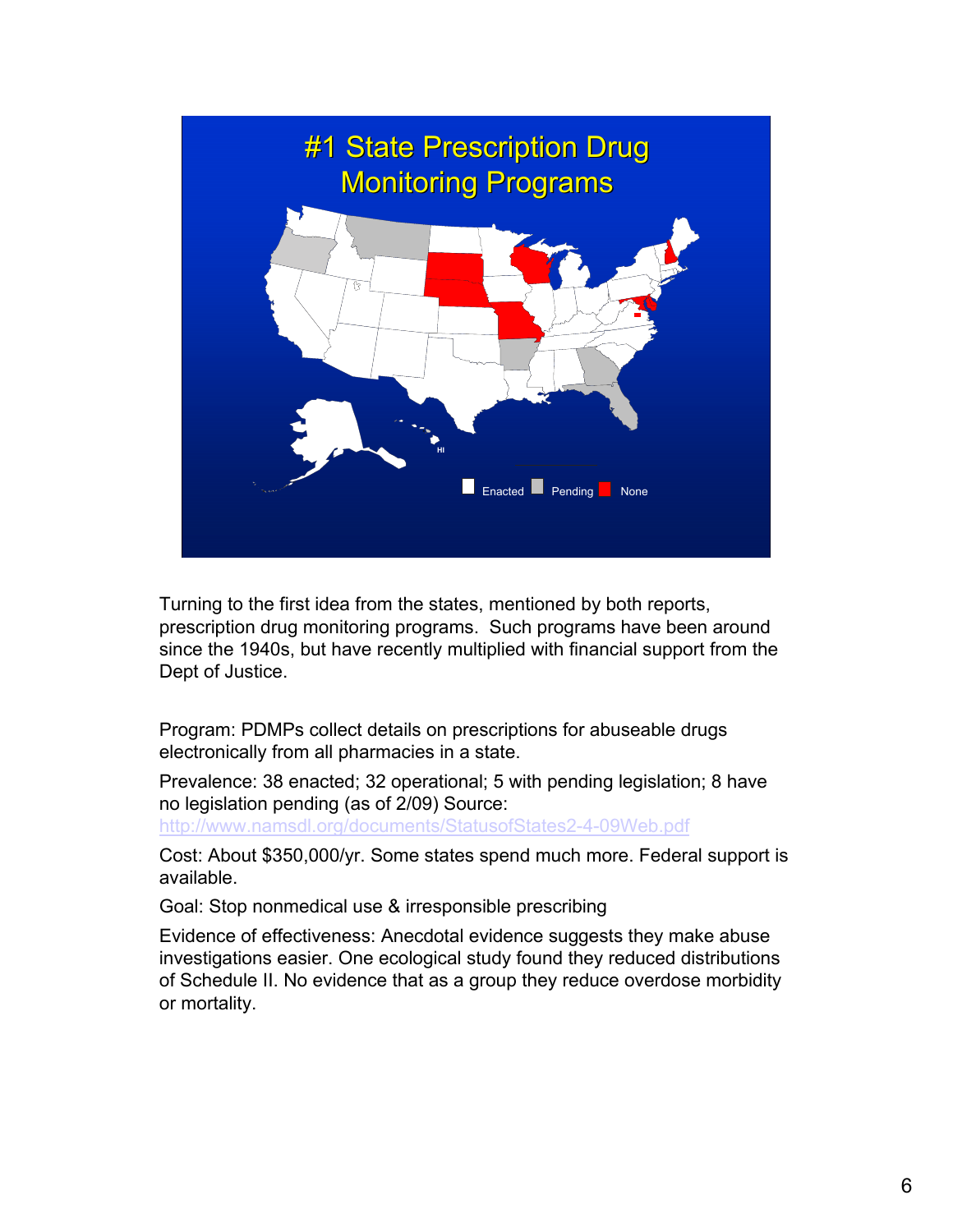

Single-copy, serialized paper prescription forms

Program: Special required tamper-resistant forms

Prevalence: CA, NY, TX; ME requires for Schedule II drugs; Medicaid now requires such forms for all prescriptions;

Cost: Special forms

Goal: Prevent prescription copying, alteration, and counterfeiting

Evidence of effectiveness: Observational studies showed that earlier triplicate forms reduced use of and ED visits involving benzodiazepines and opioids.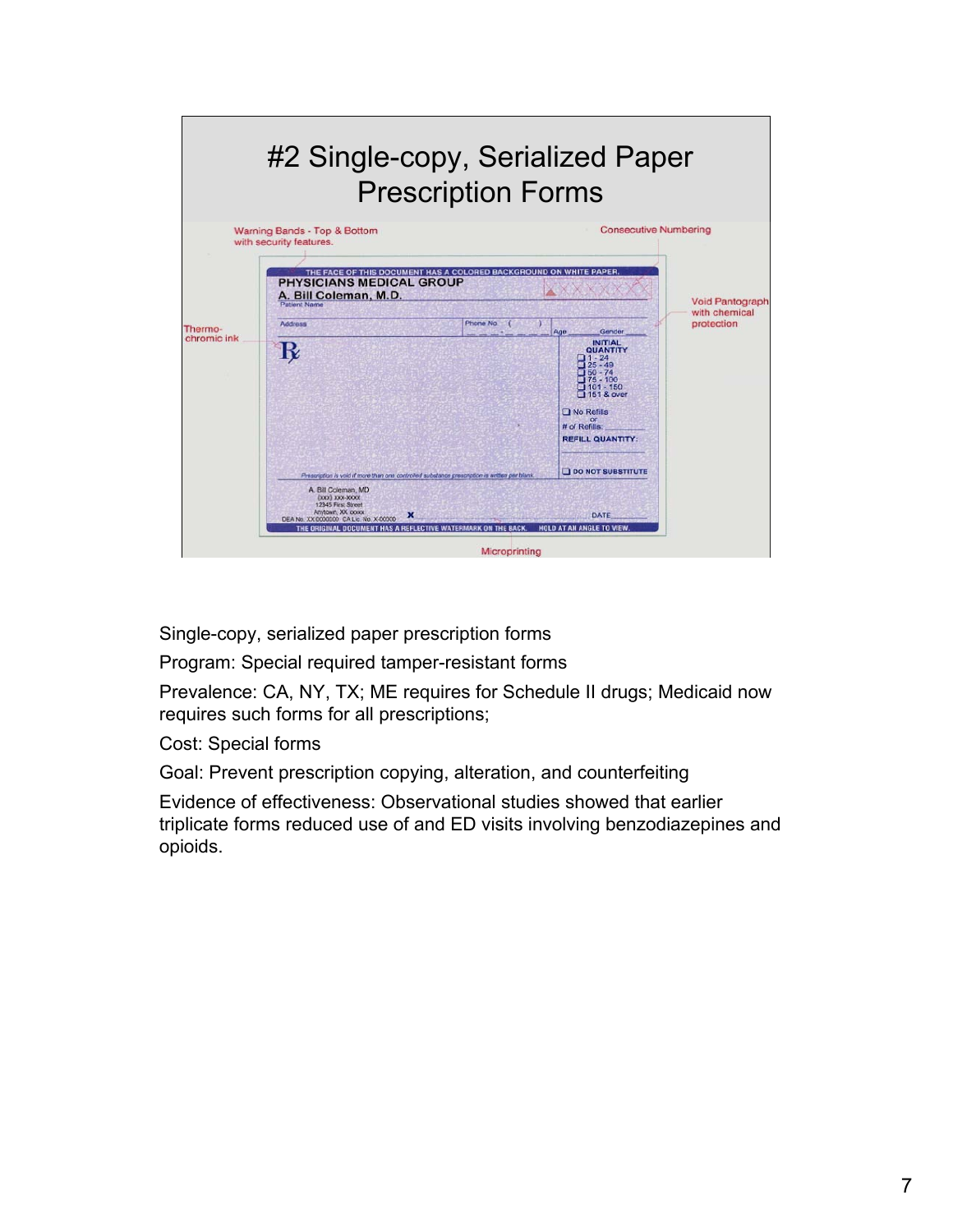

The literature about the impact of special forms dates back to the 1980s when such forms were introduced.

Illinois's decline was in Schedule II drug prescriptions between 1985 and 1991.

Texas's decline was in all Schedule II drugs in 1982

New York's decline occurred in 1989 when benzodiazepines were added to the triplicate prescription form.

Data from: Department of Health and Human Services Office of Inspector General. Multiple Copy Prescription Programs: State Experiences. Published June, 1992. pages 5-6

Available at: http://www.oig.hhs.gov/oei/reports/oei-12-91-00490.pdf

And: The Impact of Prescription Drug Diversion Control Systems on Medical Practice and Patient Care, NIDA Research Monograph 131, 1993. Available at: www.drugabuse.gov/pdf/monographs/131.pdf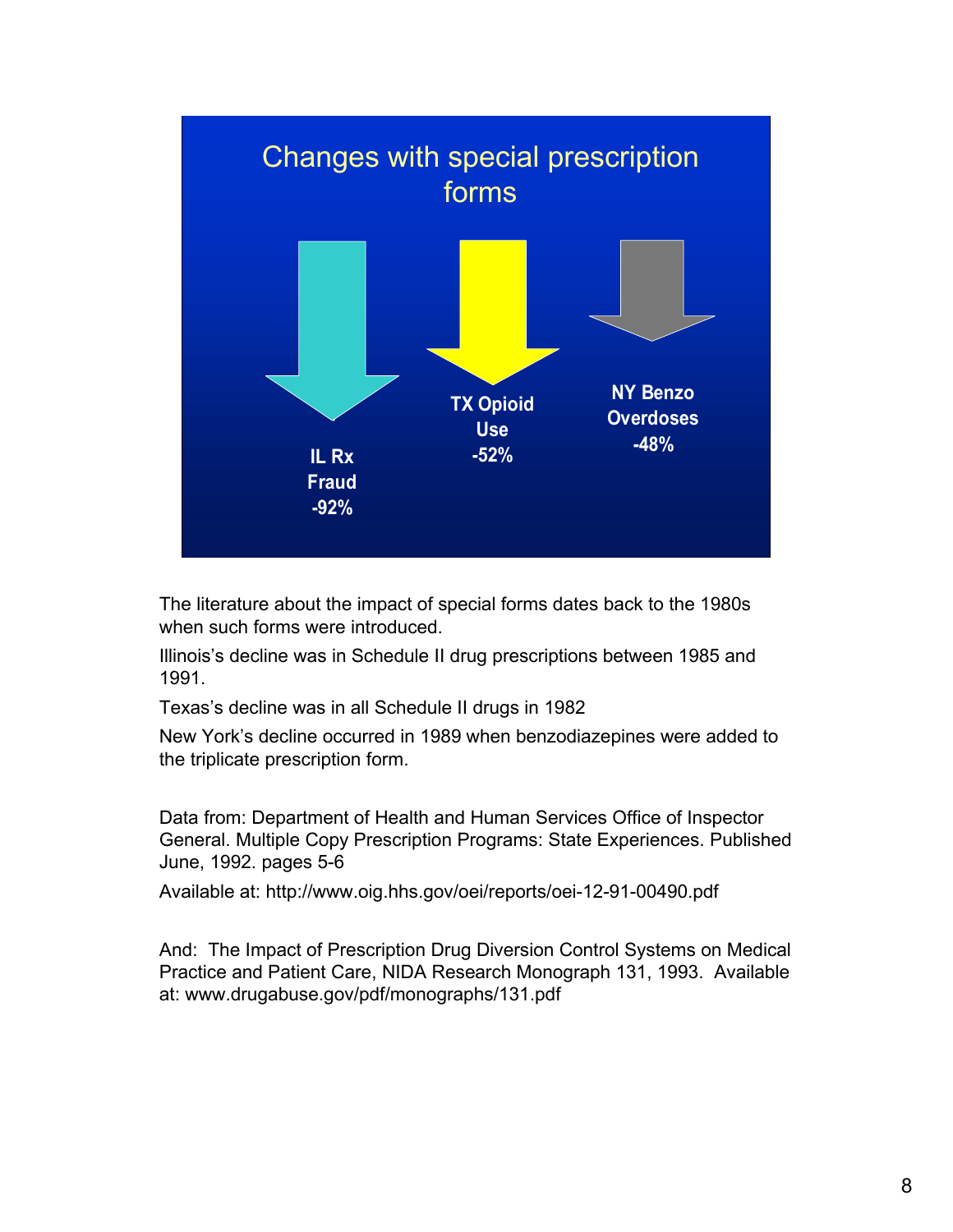## #3 Doctor Shopping Laws



Program: Law prohibiting obtaining and failing to disclose the same or similar prescriptions from multiple providers within an inappropriate time frame (30 days in FL) (Examples of a couple of statutes: HAW. REV. STAT. §329- 46(a) (2008); FL. STAT. §893.13(7)(a)8 (2008)).

Prevalence: As of December, 2008, there were thirteen states with specific provisions in their law related to doctor shopping: Connecticut, Florida, Georgia, Hawaii, Louisiana, Maine, Nevada, New Hampshire, South Carolina, Tennessee, Utah, West Virginia and Wyoming. A bill is pending in Texas as of 4/09.

Cost: Enforcement staff

Goal: Reduce the practice, which is common among dealers

Evidence of effectiveness: Not studied to date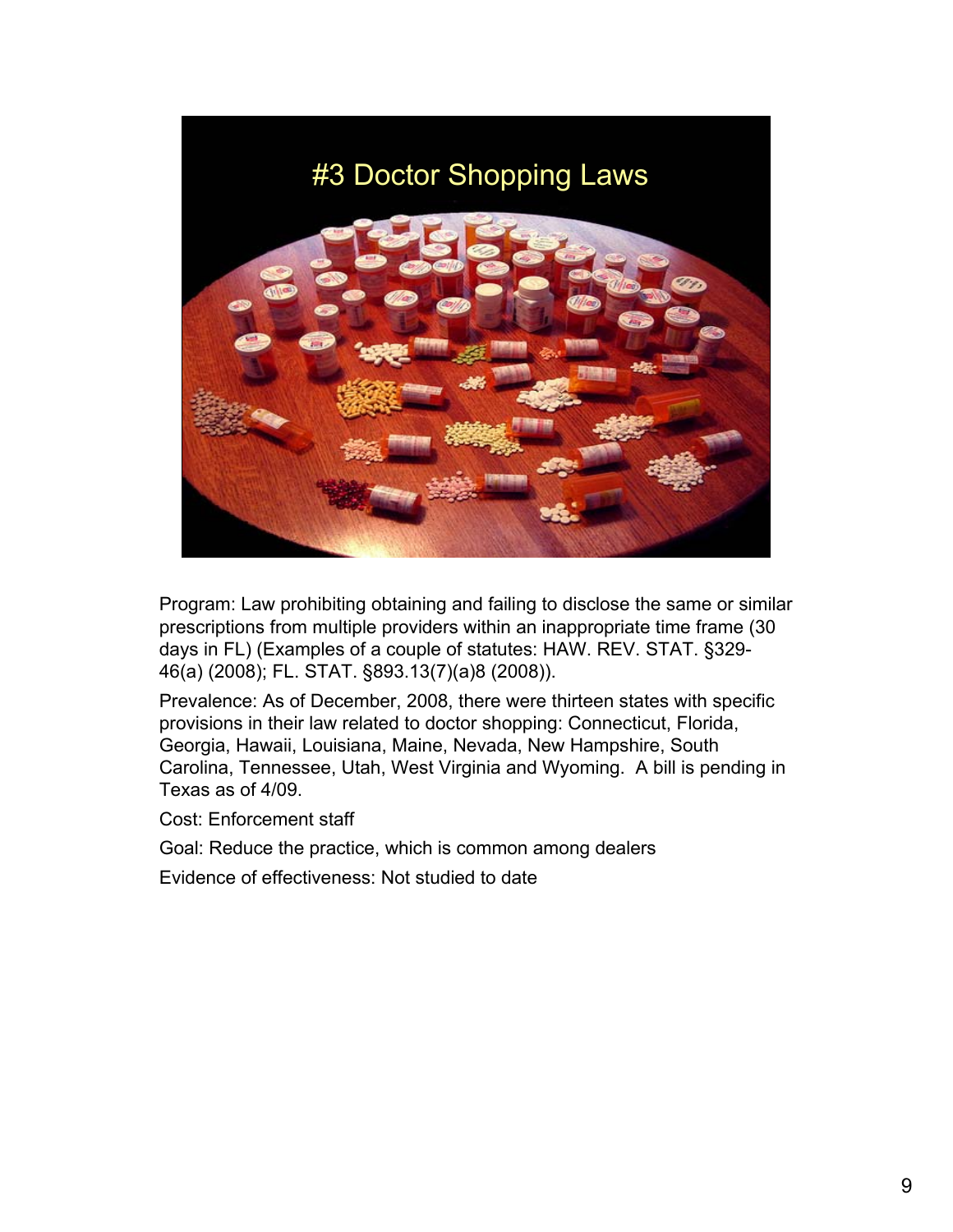

Program: Law requiring that all pain clinics be owned and operated by a physician certified in the specialty of pain management

Prevalence: Louisiana and perhaps others. A bill was pending in Texas as of 4/09.

Cost: Enforcement costs

Goal: Check proliferation of sham clinics

Evidence of effectiveness: Little research to date. It was reported that of 150 existing clinics in Louisiana, only 10 requested licensure after passage of a pain clinic law in that state.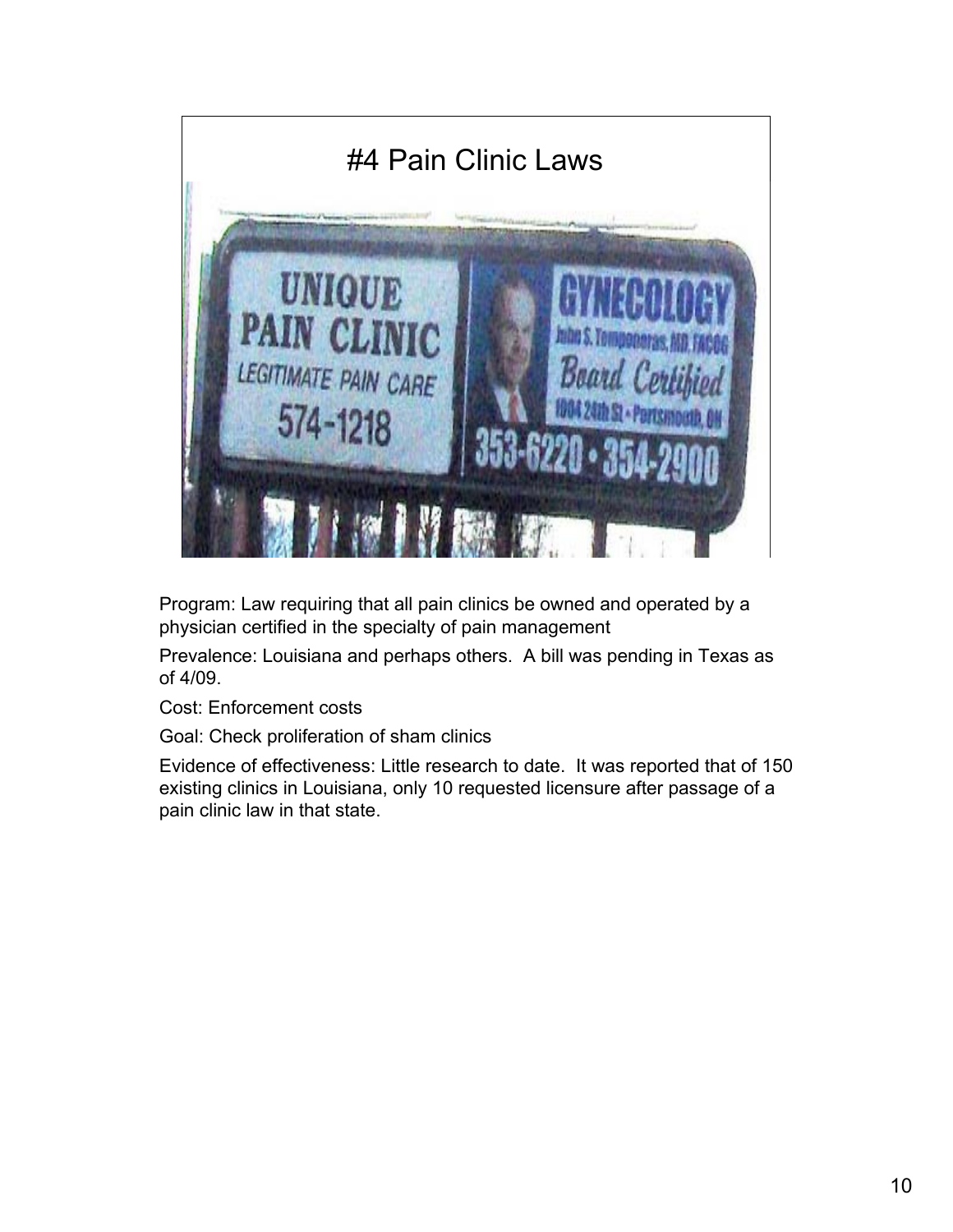#### **Broward Pain Clinic**

At Broward Pain Clinic we respect the right a patient has to seek medical care where ever and with whom ever they want. We feel that we provide patients with the BEST quality pain management healthcare available, and that is why we do not require patients to reside just in the state of florida. **We are** 

**currently accepting patients from all states.** We do require that all of our patients have proof of thier pain, whether its an **MRI, CT, or documented medical history of a condition that causes them chronic pain**. If Patients are choosing to change healthcare providers because they feel we can provide them with the healthcare they want or deserve - we will need a **list of current medications from the pharmacy they were recieving medication from**, so that our doctors can continue the management of their pain.



IN HOUSE DISPENSING AVAILABLE IF YOU CHOOSE **Schedule an appointment or have us contact you! Fill out your paperwork now and save time!!!**

An example of pain management clinic in Ft. Lauderdale, FL. Florida has been the destination for people from all over the Southeast seeking opioid analgesics.

Available at: http://www.browardpainclinic.com/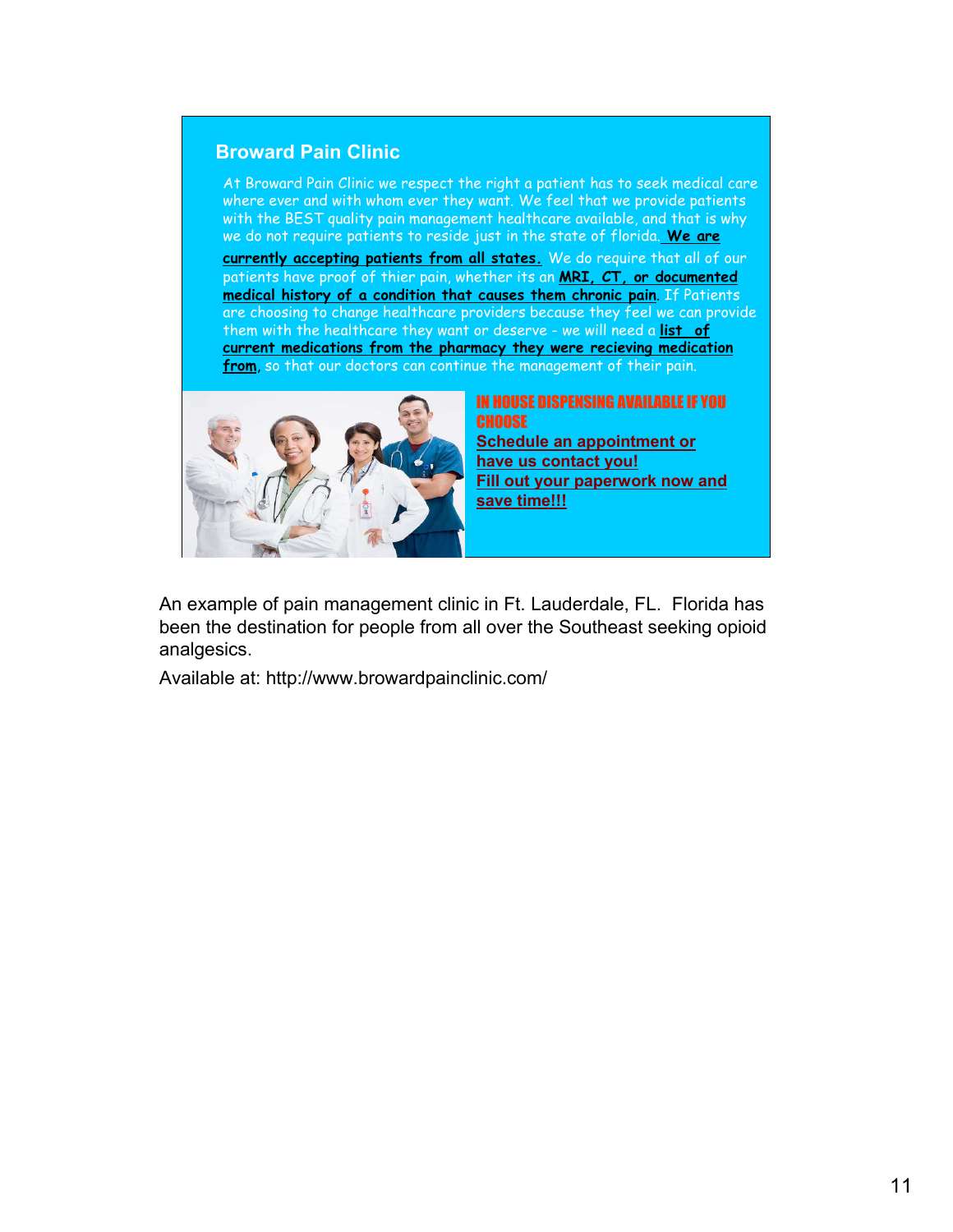

Program: Patients mail back unused drugs to state authority for disposal Prevalence: AS, CA, CO, HI, IA, ME, NY, OR, PA, TN, VA, WI have legislation

Cost: Maine got \$150K from state, \$150K grant from EPA to test the program. Operation costs are not yet clear.

Goal: Reduce use of discarded drugs by abusers; protect environment Evidence of effectiveness: Not studied to date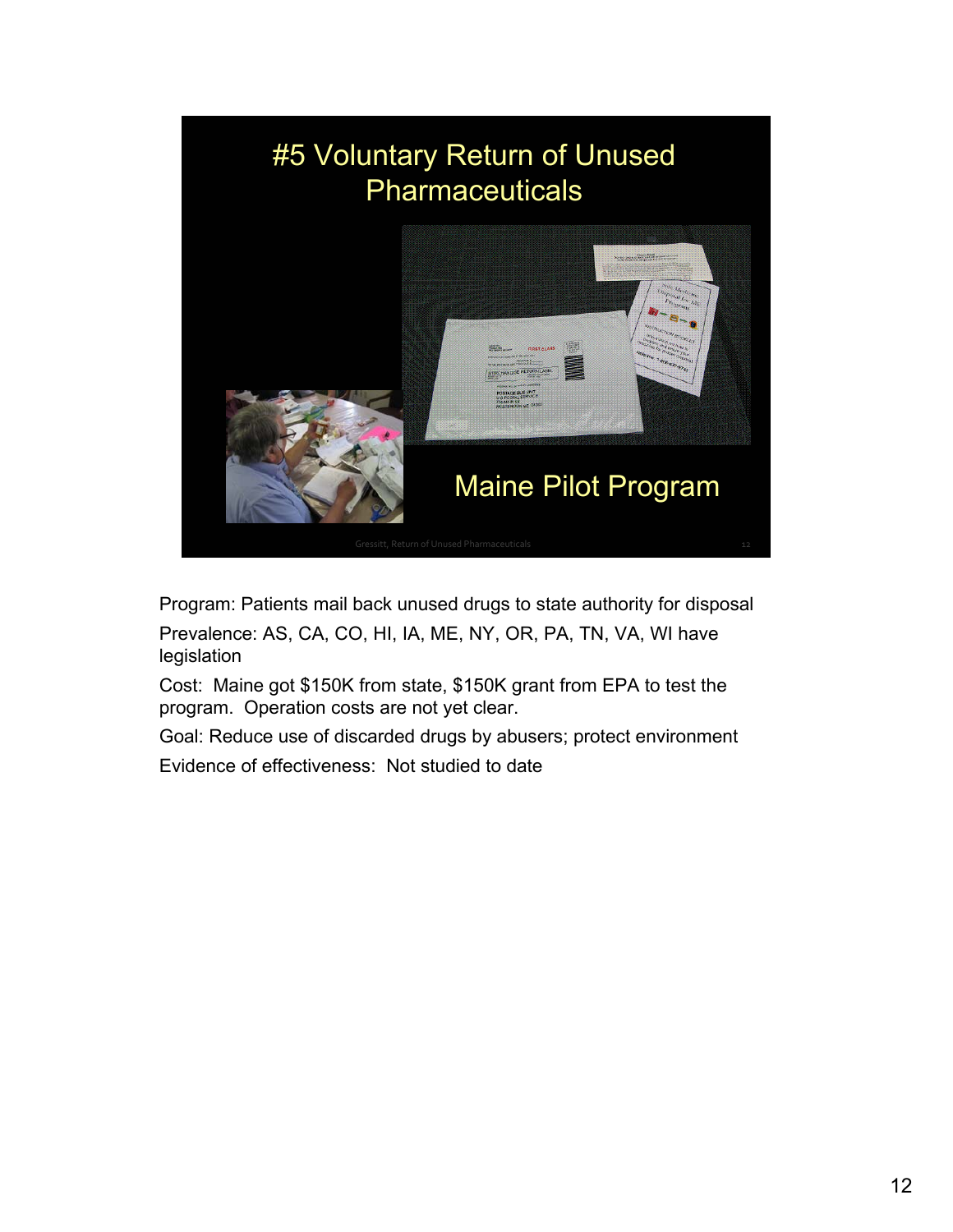

Program: Intensive court-based drug treatment programs as an alternative to incarceration

Prevalence: 41 states were funding in 2007

Cost: Savings range from \$4K-\$12K/client

Goal: Stop drug abuse, reduce crime

Evidence of effectiveness: 72% graduate; 75% remain arrest-free for 2 yrs after graduation. Extensively evaluated.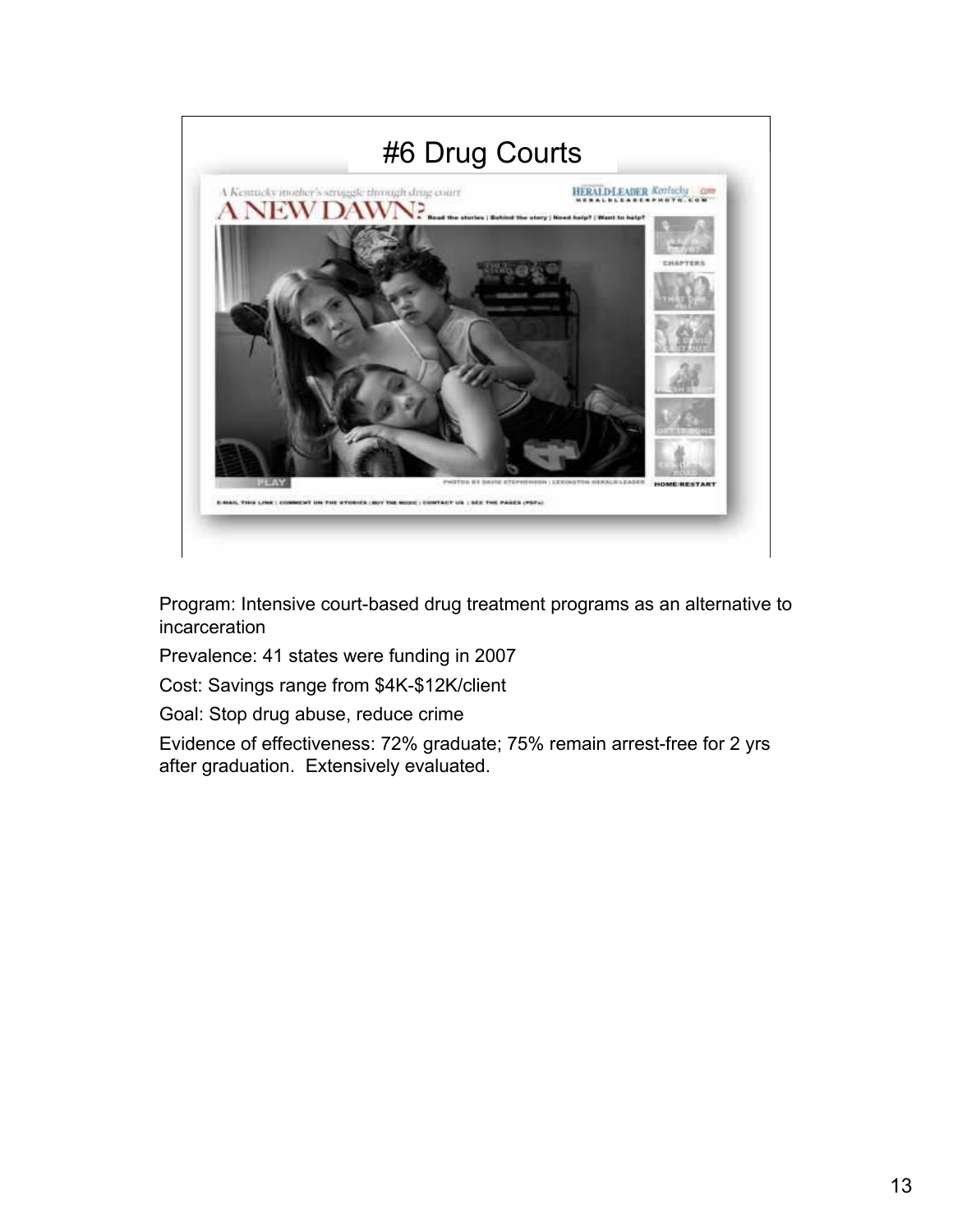

Individuals of low-income or in Medicaid programs are more likely to be prescribed narcotic painkillers and more likely to abuse them. They are at much greater risk of a prescription drug overdose, in part because of the medications that Medicaid is paying for. Most states have "lock-in" programs that restrict heavy users of opioids to one doctor and one pharmacy. This helps reduce doctor shopping.

State PRC or "lock-in" programs with one or more active clients in June of 2007 ranked in decreasing order by number of clients:

NY, WA, IN, LA, MO, IL, NE, OH, MT, UT, ND, VA, TX, AL, CT, WV, WI, KS, IA, AS, FL, WY, ID, VT, COL, AK, NH, ME

Source of data: Phyllis Coolen, RN, MN, of the WA State Department of Health and Social Services, presented in part in Atlanta on January 14, 2009 at the CDC conference: State Strategies for Preventing Prescription Drug Overdoses.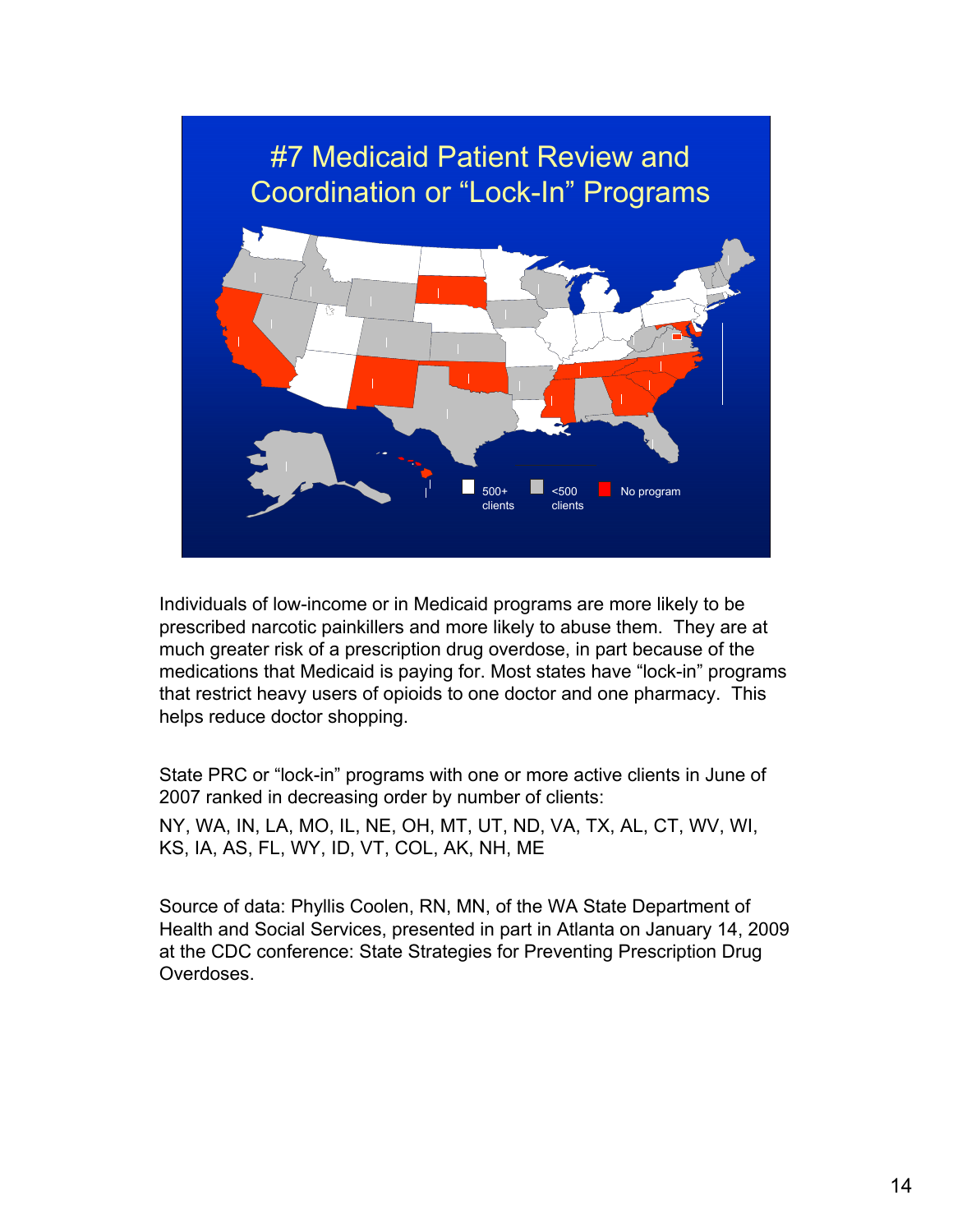

PRC= Patient Review and Coordination Program. PRC is managed by the Washington State Medicaid Program. These patients were referred to the PRC in 2006.

In addition, total narcotic claims went from 2274 to 839. WA reports savings of greater than \$1.5 million/month in Medicaid costs from this program.

Source: Phyllis Coolen, RN, MN, of the WA State Department of Health and Social Services, presented in Atlanta on January 14, 2009 at the CDC conference: State Strategies for Preventing Prescription Drug Overdoses.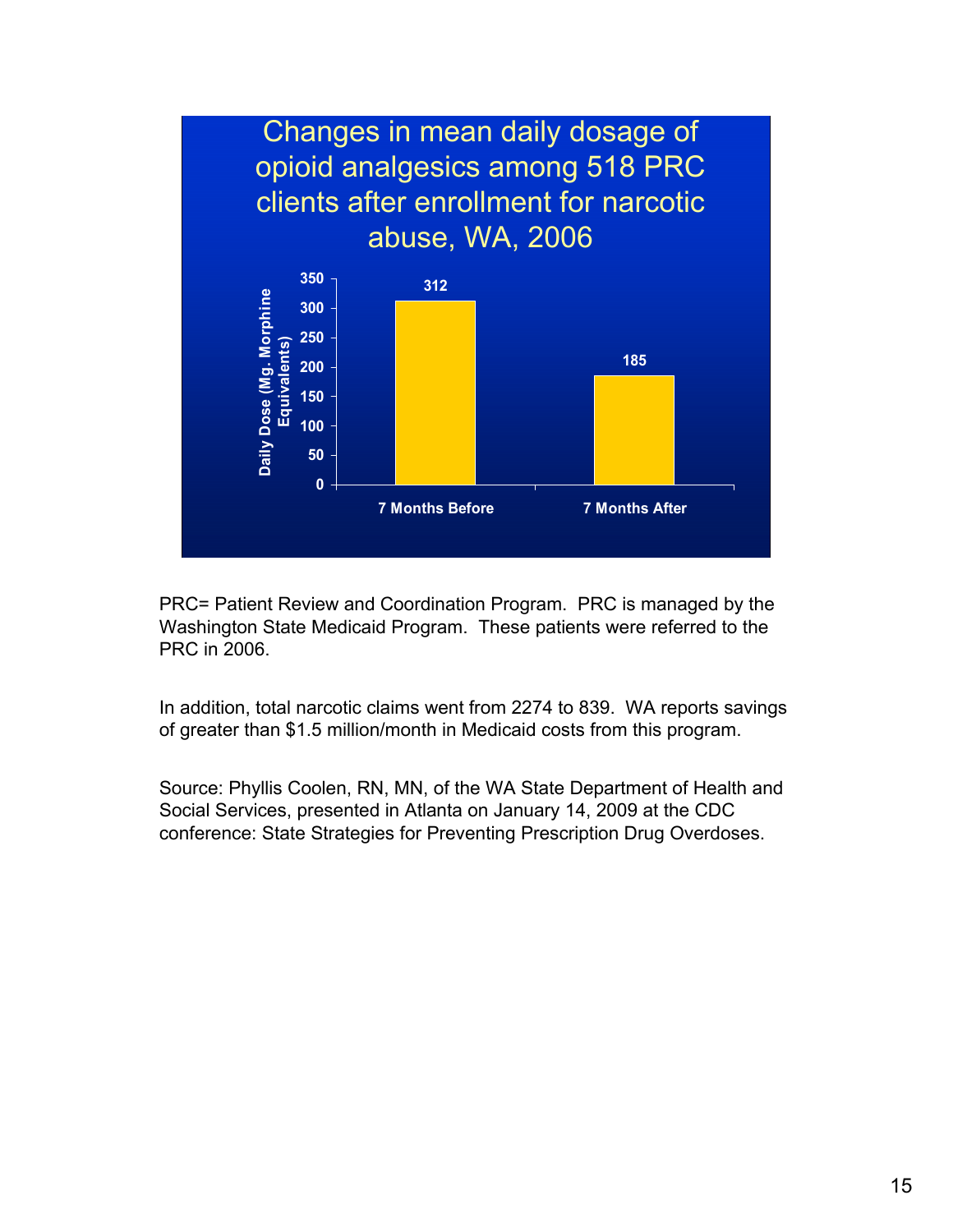

Program: State-sponsored clinical guidelines management of pain

Prevalence: Washington and Utah

Cost: Utah appropriated \$300,000 for development of guidelines and other recommendations

Goal: Improve clinical management of pain. The Washington guideline includes a recommendation to refer to a pain specialist patients receiving more than 120 milligrams of morphine equivalent per day.

Evidence of effectiveness: Not studied to date

Weblinks for these guidelines:

WA (www.agencymeddirectors.wa.gov)

Utah (http://health.utah.gov/prescription/guidelines.html )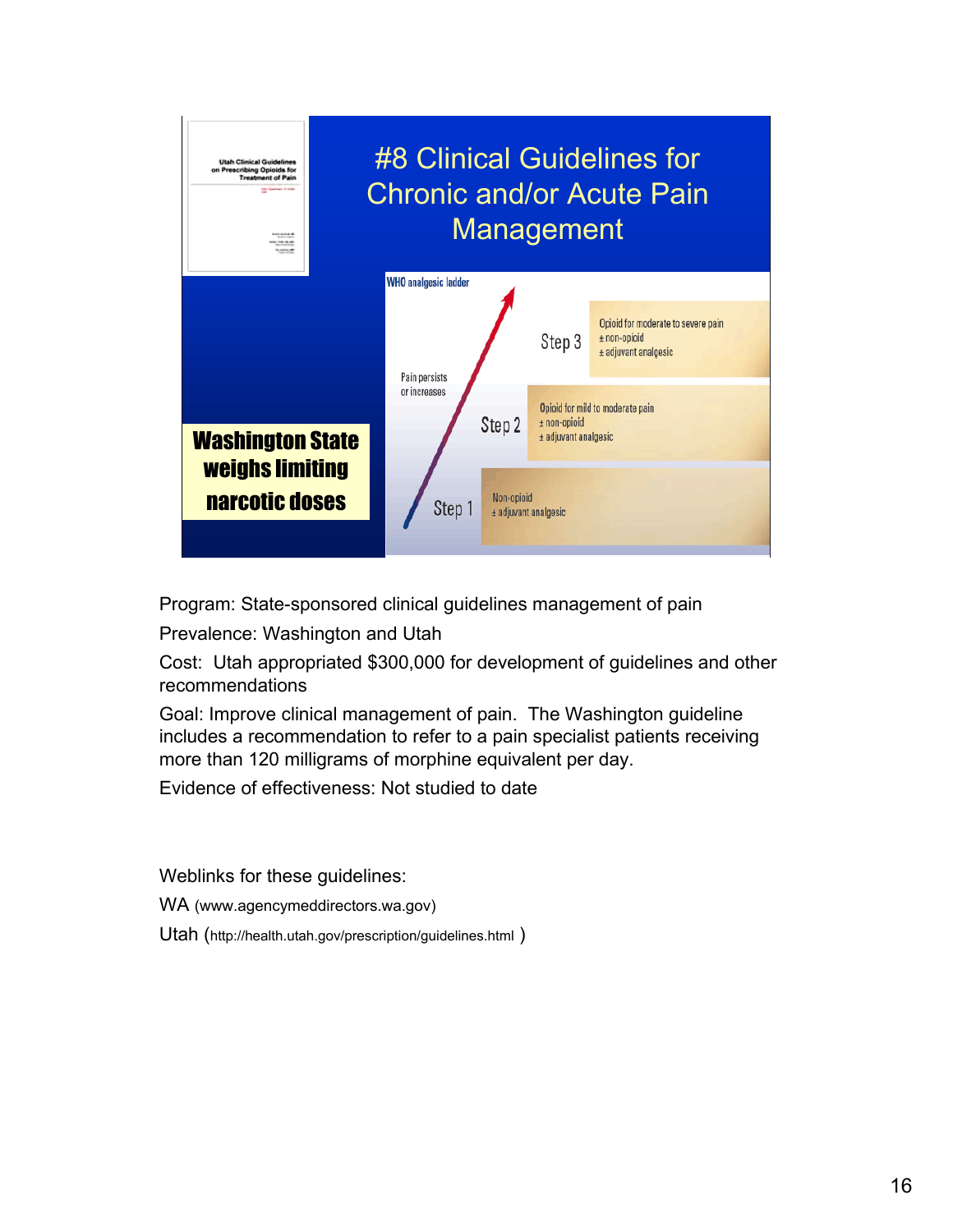

Program: Enrollment of heavy ED users in a special program

Prevalence: Selected hospitals

Cost: Annual savings of \$2,400 per patient in Spokane Consistent Care Program

Goal: Reduce ED burden

Evidence of effectiveness: Pre-post analysis (seen next slide)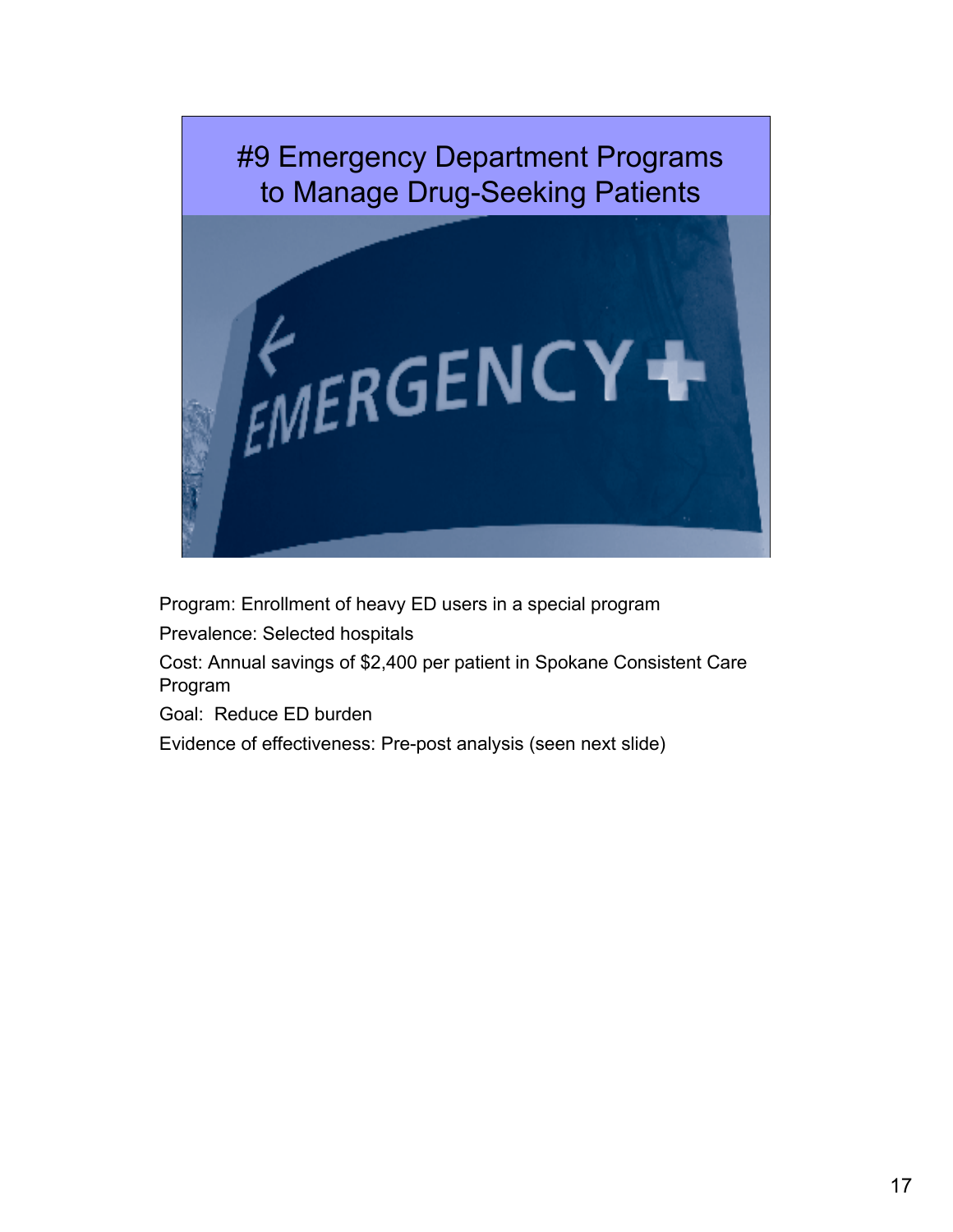

There was a dramatic reduction in ED visits during the year following enrollment in the Spokane Consistent Care Program among all participating hospitals. In addition, the state Medicaid program saved 33% on ED claims in the year following enrollment among the Medicaid eligible in Consistent Care.

Presented at a 2009 CDC Conference on State Strategies for Preventing Prescription Drug Overdoses by Dr. Darin Neven, Medical Director, Consistent Care Program, Providence Sacred Heart Medical Center, Spokane, WA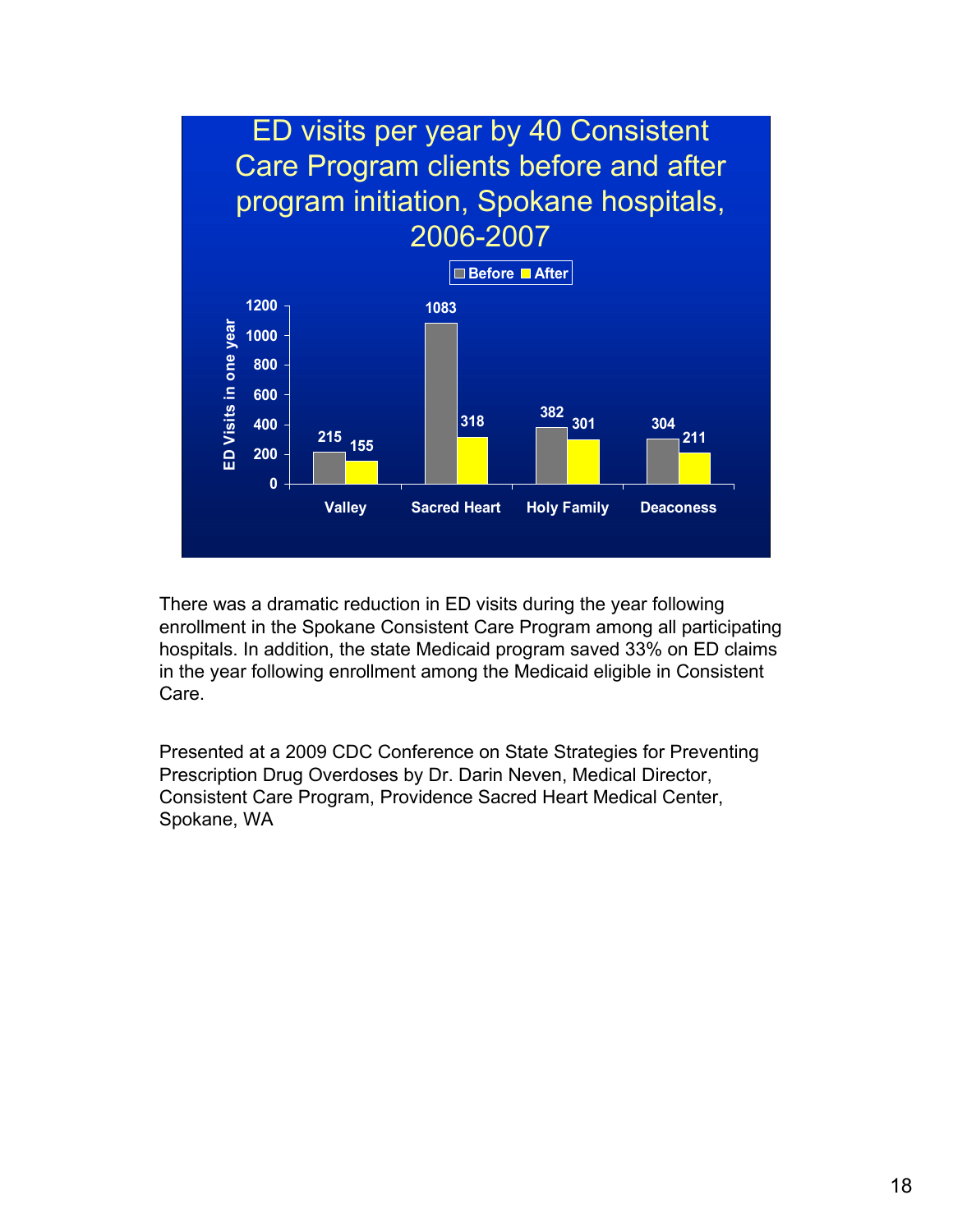

Program: Secondary prevention through "harm reduction"

Prevalence: MA, Western NC, NM, NY including NYC, Chicago, Baltimore, and other urban areas

Cost: ?

Goal: Prevent deaths from opiates/opioids in particular

Evidence of effectiveness: One pre-post study noting a decline in opiate deaths in Chicago. MA reports flattening of rates.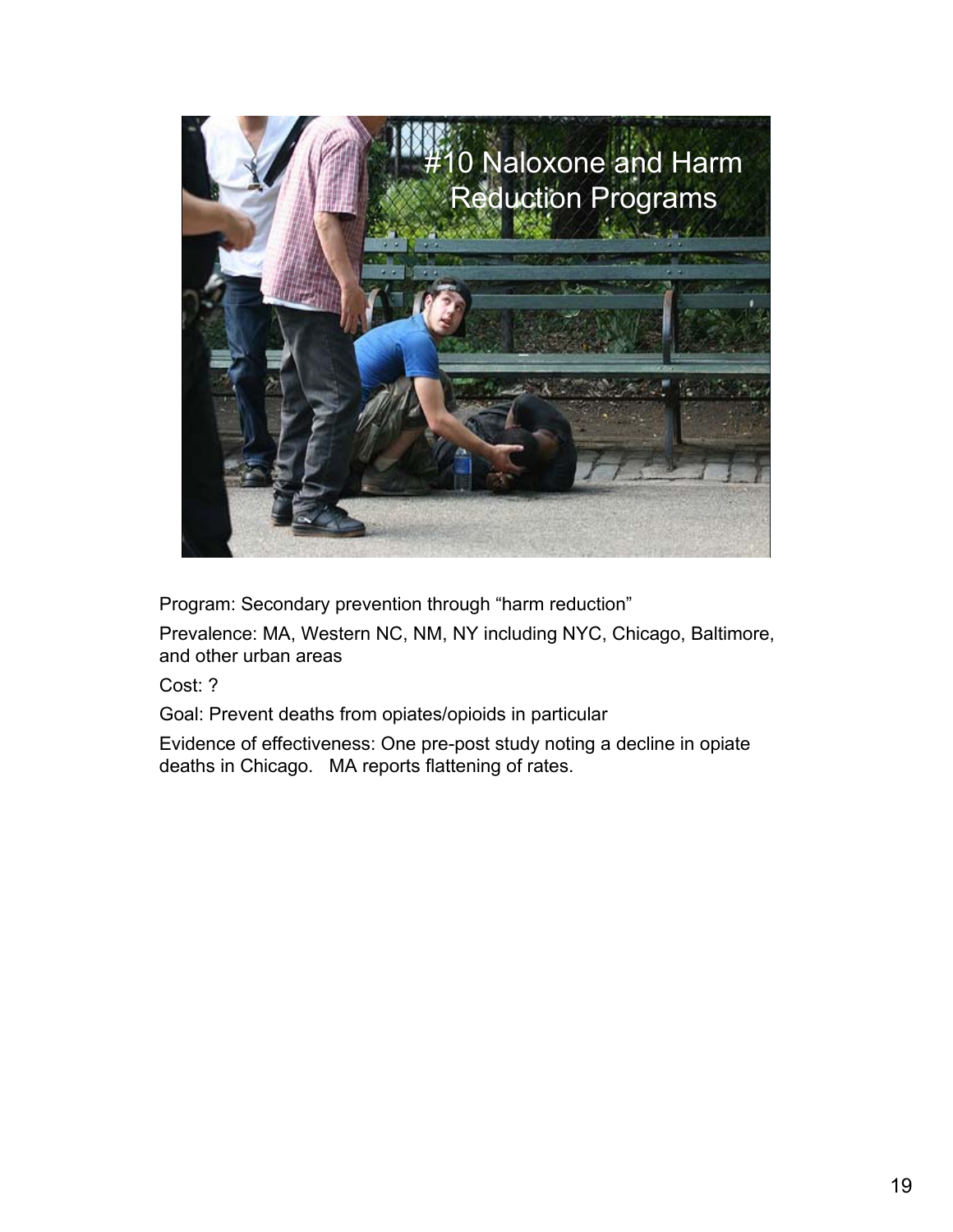### **Summary**

### **What?**

No shortage of intuitively appealing approaches Shortage of rigorous evidence of effectiveness

### **So What?**

More evaluation work is urgently needed.

### **What Now?**

CDC is evaluating and funding others to evaluate strategies.